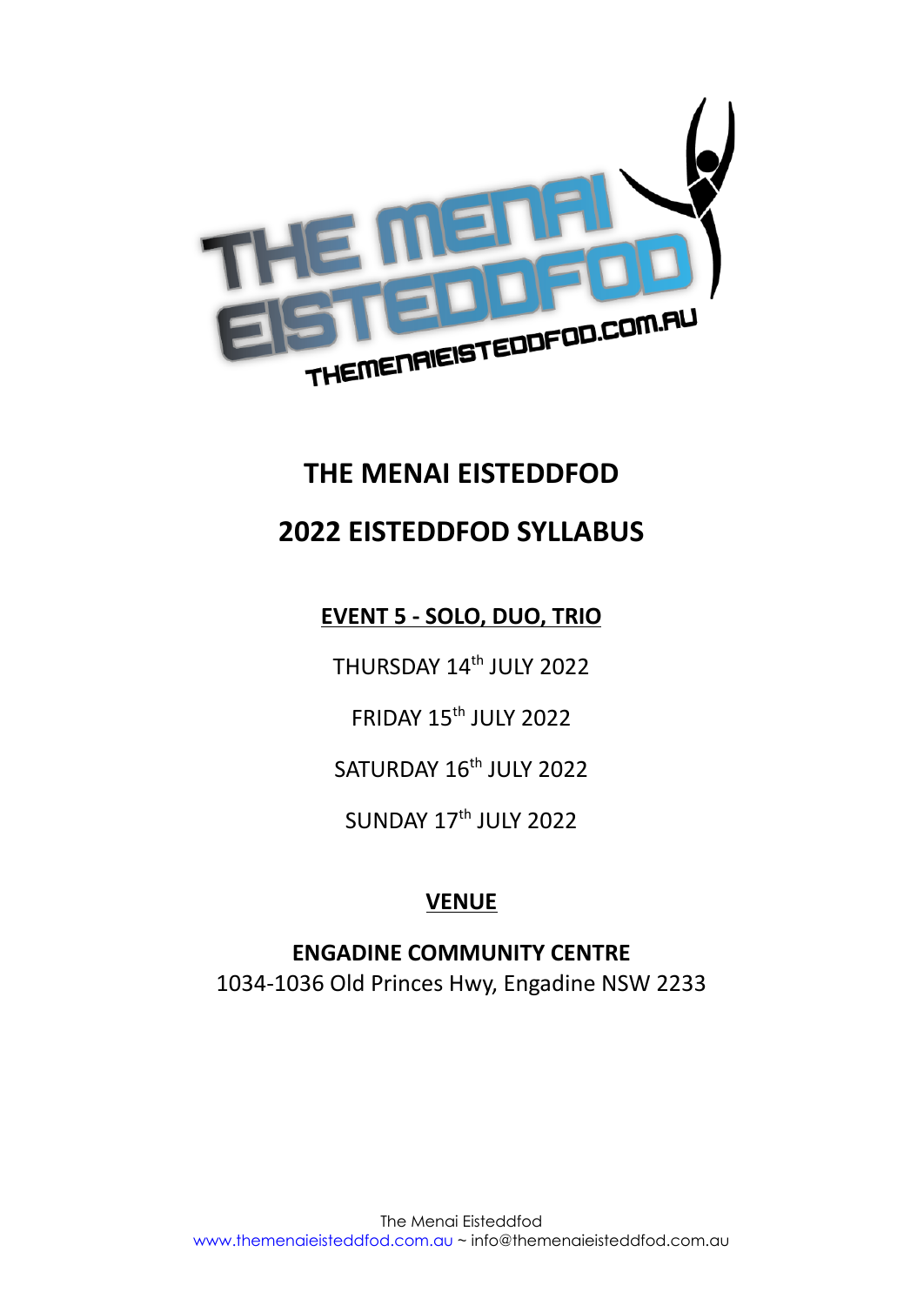# **ENTRY FEES / PROGRAMMING:**

Solos - \$17 per item Duos/Trios - \$15 per item Improvisation - \$12 per item

A \$10 registration fee per student (for Solos/Duo/Trio) will be charged. Programs will be emailed out prior to the event.

## **ENTRIES CLOSE 4th JUNE 2022**

**The Menai Eisteddfod reserves the right to close entries early if capacity is reached. As much notice will be given as possible**

ENTRIES AND PAYMENTS MUST BE MADE ONLINE VIA THE PROVIDED WEBSITE NO REFUNDS WILL BE MADE ONCE ENTRIES HAVE BEEN RECEIVED NO LATE ENTRIES WILL BE ACCEPTED

**No dates or times will be given out over email regarding entries, they will be in the programme which will be available approx. 4 weeks before the Eisteddfod starts**

# **COVID-19 INFORMATION:**

. A special document with COVID-19 rules and guidelines will be distributed before any The Menai Eisteddfod event depending on current restrictions at the time of the eisteddfod. All dancers and spectators must follow the directions of TME staff at any of our events. This is especially important with COVID-19 related matters. Please observe social distancing, sanitization and capacity rules. Our staff reserves the right to ask anyone to leave if they are not doing the right thing or not following any of the rules.

# **GENERAL RULES:**

**1) AGES:**

6 and Under 7/8 years 9/10 years 11/12 Years 13/14 Years Open Age (15 and over)

### **All Ages taken from 1 st January 2022**

Duo/Trio and Troupe ages based on the oldest student (ie students can work up an age group but not down)

If The Menai Eisteddfod (TME) Officials requests proof of age of a competitor or competitors in a group, it must be supplied within two days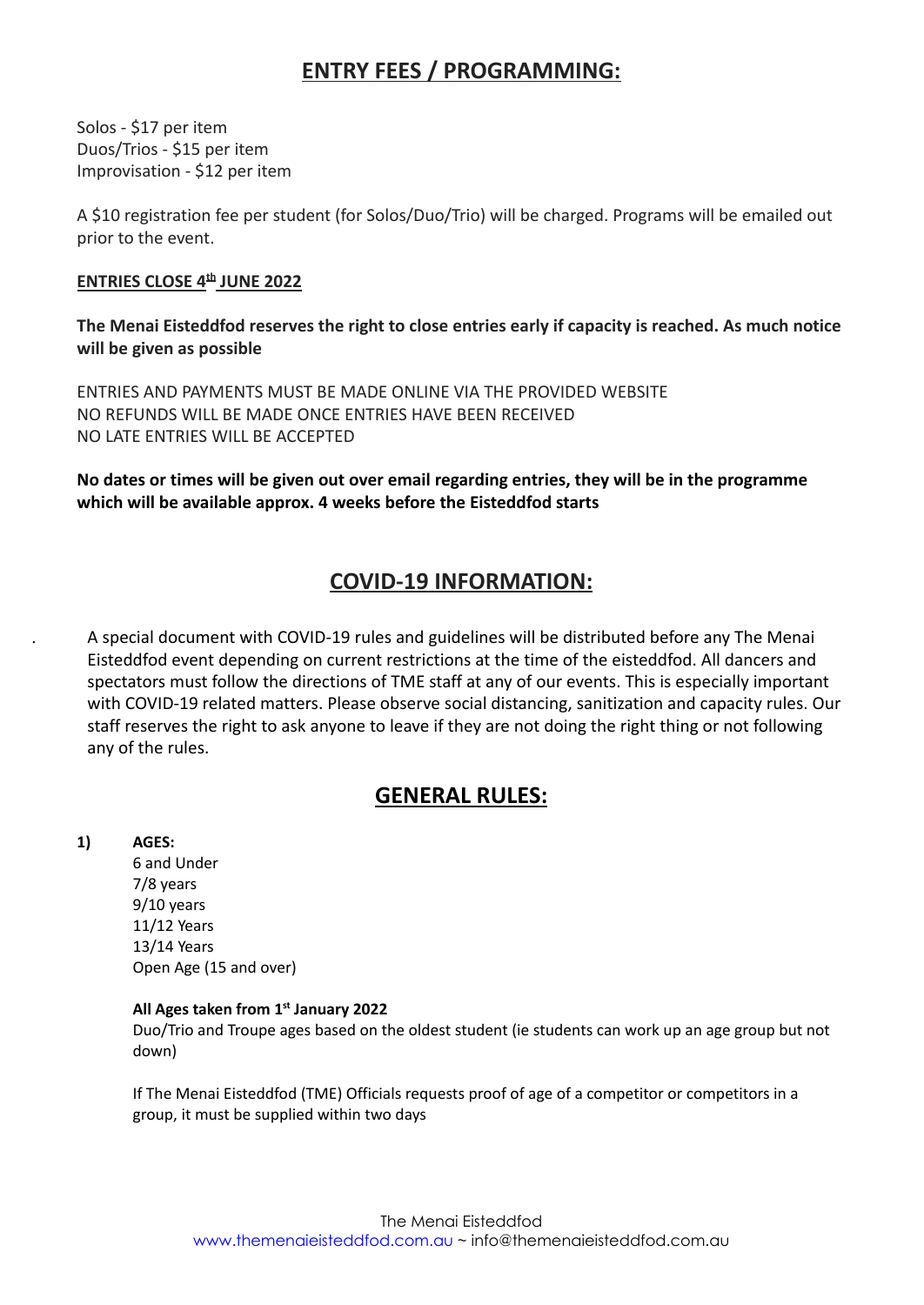#### **2) SECTIONS:**

Solos: Jazz, Classical Ballet, Lyrical, Contemporary, Slow Tap, Fast Tap, Demi Character, Hip Hop, Acro-dance, Musical Theatre, Broadway Jazz, National Character, Own Choice (Any Style)

All genres will be split where possible into Specially Restricted, Restricted and Open. If there are not enough competitors, sections may be combined (at the discretion of TME officials)

Students are to enter Specially Restricted until placing 1<sup>st</sup> in that genre AT ANY COMPETITION. Once 1st place has been achieved, students move to Restricted. Again, once 1<sup>st</sup> place is achieved AT ANY COMPETITION students then move to Open. Once in open, students stay in open for that genre, even if moving up an age group or starting a new routine in that style.

Improvisations: Jazz, Classical Ballet, Lyrical, Contemporary, Tap (Any Style), Hip Hop, Musical Theatre/Broadway

Duos/Trios and Troupes: Jazz, Classical Ballet, Lyrical, Contemporary, Tap (Any Style), Hip Hop, Acro-Dance, Musical Theatre/Broadway

Vocal Sections (Solo, Duo/Trio, Groups): Musical Theatre, Pop Song, Ballad, Classical/Folk, Own Choice (Any Style)

#### **3) TIME LIMITS:**

| All Solos, Duos, Trios | 3 minutes |
|------------------------|-----------|
| All Vocal              | 4 minutes |

### **4) MUSIC:**

All Music must be emailed in MP3 or M4A files to the nominated email address by the due date. This will come separately to entries and detailed instructions will be sent out once entries have been collated

Students should bring a copy of their music on a USB as a back up. **CD's WILL NOT BE ACCEPTED**

Any music over the above time limits will receive an email back asking for it to be changed. If a new copy is not received or it is still over the time limit, it will not be put on our playlist and **entry is forfeited**

#### **5) REPORTS:**

TME uses audio critiques / feedback for our competitions. You will be sent a link to a private dropbox account where your audio critique will be available for listening / downloading. These will be available within 24 hours of the completion of your age section.

#### **6) VOCALS:**

NO VOCALS in Classical Ballet, Demi Character or Singing Sections VOCALS are allowed in all other dance sections

### **7) AMATEURS:**

This Eisteddfod is open to Amateurs only. A Professional is defined as one who earns a major part of their income from performance

#### **8) DANCES:**

Any student leaving a previous studio cannot perform or use that studios routines or music. No competitor can dance the same routine as another competitor in the same section. Exam dances must not be performed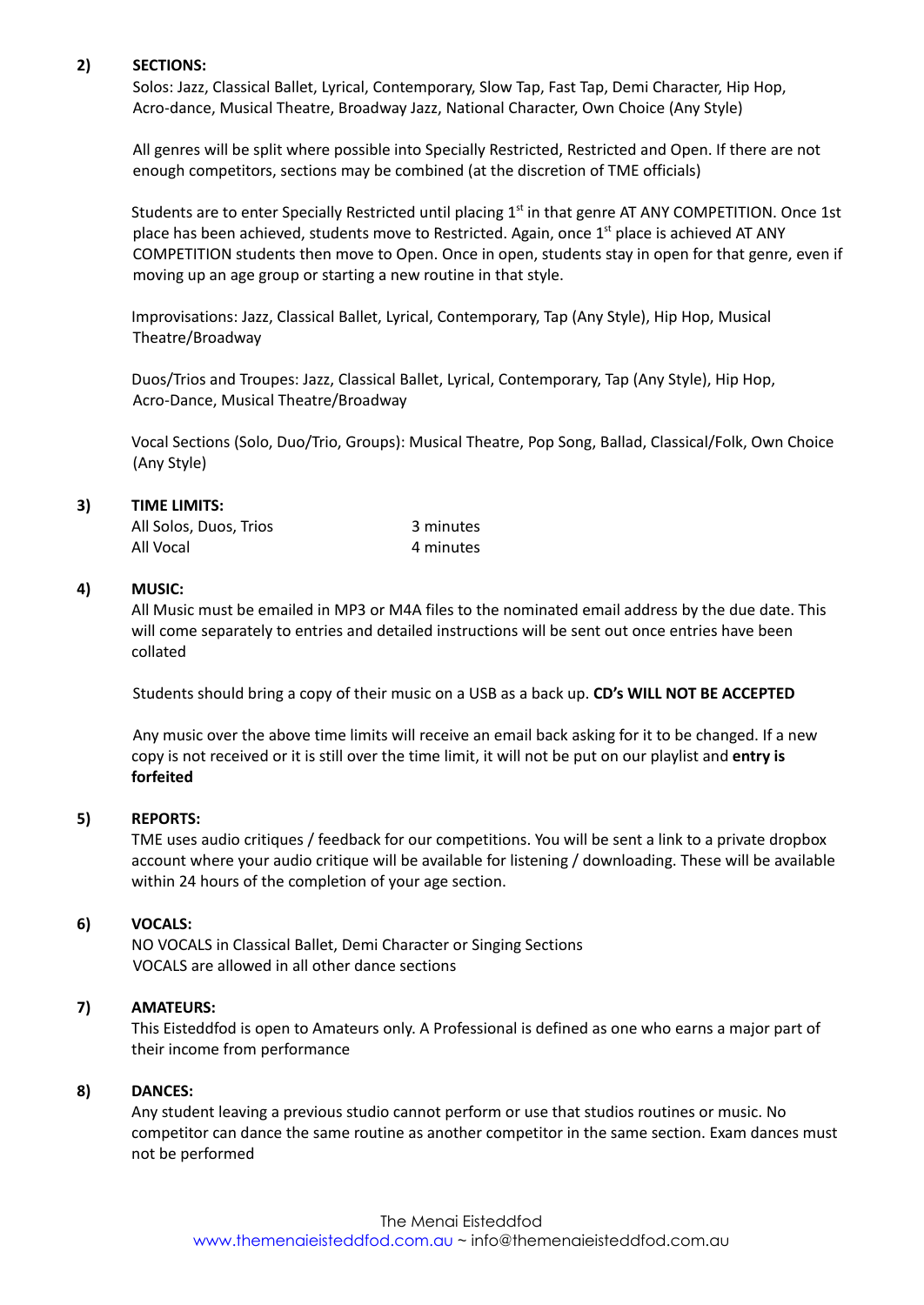#### **9) PROMPTING:**

Competitors will be disqualified if anyone is found prompting from the side stage or audience. If a competitor wishes to start again, they may do so for a report only performance

#### **10) VIDEO:**

An Official DVD person will be available to record your dances. **NO** other cameras are allowed in the hall. This is a copyright rule. Details and instructions will be given closer to the Eisteddfod date

#### **11) PROGRAMME:**

No changes to the programme except where it is the fault of the Committee All Competitors must dance in order of the programme both in Solos and Groups. No dancing out of section, unless at the discretion of TME Officials

#### **12) COMPETITORS:**

Every care will be taken for the competitors safety, however competitors compete strictly in all sections at their own risk. No responsibility will be taken for any accident, injury or loss of property, this includes all persons present as well as competitors

#### **13) INSURANCES:**

All Principals of Dance Schools must submit a copy of their current Dance School Insurance

#### **14) APPOINTED OFFICIALS:**

Appointed officials have full authority during the Eisteddfod. Any rule or procedure may be amended at the discretion of the committee

#### **15) ADJUDICATORS DECISION:**

The Adjudicator's decision is final, there is to be no communication with the Adjudicator except for TME Officials. No protests will be accepted. If you have a query it can be addressed to TME after the Eisteddfod

#### **16) PROPS:**

Students are responsible for arranging their own props to be put on and off stage and cleaning any mess left on stage after the performance

Props with excess mess should not be used or permission sought prior to the event. Props must not be left on the premises – the Eisteddfod Committee takes no responsibility for loss or damage

Set up time for props or stage dressings should be less than 1 minute. If it exceeds this, points may be taken off the performance at the adjudicator's discretion

#### **17) BACKSTAGE:**

Parents are not allowed backstage except when helping with props. Teachers are permitted with younger age students

#### **18) SIDESTAGE:**

All instructions given by TME Officials are to be adhered to. There will be no crowding at the side stage or in the wings of the stage. Please wait at the area as instructed.

As competitors are about to take the stage they will confirm their name and starting position (on stage or off stage) with the Side Stage Manager. Curtains will not be in use at the Eisteddfod

#### **19) DRESSING ROOMS:**

Dressing room space will be allocated by TME Officials and are not to be altered. Teachers/Students are